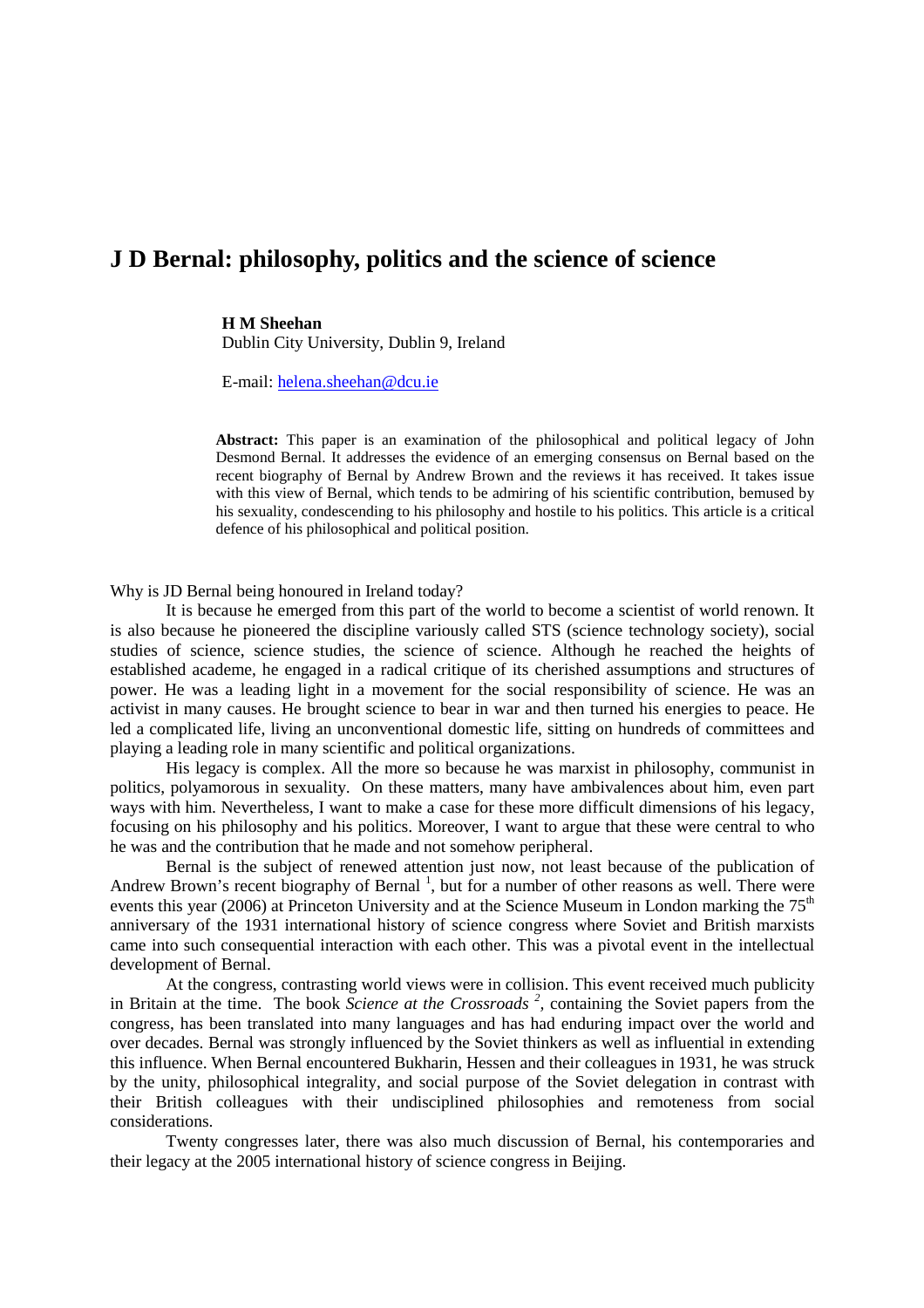There are also whatever forces have brought the legacy of Bernal to the attention of the Institute of Physics in Ireland and organised the Limerick event on Bernal and are considering setting up a Bernal Institute.

There has also been much attention to Bernal, including several biographies  $3$ , between the years of his initial impact in the 1920s and today.

 There are various views of Bernal in play. Decades after his death, he still stirs controversy, although perhaps not quite enough. There is, I believe, a consensus about Bernal emerging and I want to contest it. I particularly want to address the attitude to Bernal pervading the Brown biography and the reviews of it that I have seen in recent months.

 The Brown biography of Bernal is an extremely valuable work of scholarship. I learned much that I did not know about Bernal and much else from reading it. However, I do not concur with his attitude to Bernal. Brown is admiring of Bernal's science and his war effort, matter of fact about his sex life and condescending about his philosophy and his politics. Most reviewers that I have read take this stance as well. The book has been widely praised, not only for its scholarship, but for its overall judgement of Bernal.

What is being said about the philosophy of Bernal? Very little actually, either by Brown, despite a book of 562 pages, or by reviewers. It sometimes seems as if the very mention of dialectical materialism somehow makes the case that it is self-evidently ridiculous. Brown quotes Michael Oakeshott, conservative philosopher, as accusing Bernal of a "primitive passion for analogy [that was] almost unchecked and the result of a mystical and esoteric philosophy which can be paralleled, perhaps, only in the writings of the alchemist". <sup>4</sup> The *TLS* reviewer followed a repetition of the Oakeshott quote with the pronouncement that "the real spells were those that scientists cast over themselves". <sup>5</sup>

 The reviewer in *Nature* wrote: "In the 1930s, Bernal became committed to marxism. How a man with such a marvellous analytical mind could come to terms with dialectical materialism is still a subject of discussion — it seems to have been an act of faith, a substitute for catholicism."  $6$  This cliché about catholics who become communists is quite familiar to me and it is extemely objectionable. It inevitably comes from those who have been neither catholics nor communists nor ever studied either seriously. Let me admit that I take this quite personally as a catholic who became a communist, although for most of my life I have been unable to live within the confines of either the Catholic Church or the Communist Party. It is also why I believe that I understand this about Bernal as well as Caudwell<sup>7</sup> and others who have made this transition. It is something much deeper and much different from what this glib jibe implies.

 Catholicism instills a taste for totality: a comprehensive world view and a radical moral commitment in relation to it. This integrality often survives belief in God and all other articles of the faith of our fathers (and our mothers). What often lies in between one world view and another is a serious philosophical quest in which many alternatives are considered. Those who judge it must earn their right to such judgement with a philosophical argument worthy of the intellectual process they are judging. I do not believe that Brown or his admiring reviewers have done this.

 Bernal came to marxism seriously and intelligently. He found in its philosophical framework a structure in which he could live, think, create, pursue science, act politically and develop further. It opened him radically to the world, rather than closing him down or constricting him, as critics imply. Andrew Rothstein once described the effect of becoming a marxist on JBS Haldane, who was already a mature scientist when he came to marxism, saying it had an 'open sesame' effect as he ranged through the whole body of knowledge that he had already acquired and then pushed on further.<sup>8</sup> I believe that it was the same for JD Bernal.

What is the philosophical position of marxism that is held in such scorn by these commentators?<sup>9</sup> It is materialist in the sense that of explaining the natural world in terms of natural forces and not supernatural powers (which, by the way, is as radical a break as it is possible to make from catholicism). It is dialectical in the sense of being evolutionary, processive, developmental. It is radically contextual and relational in the sense of seeing everything that exists within the web of forces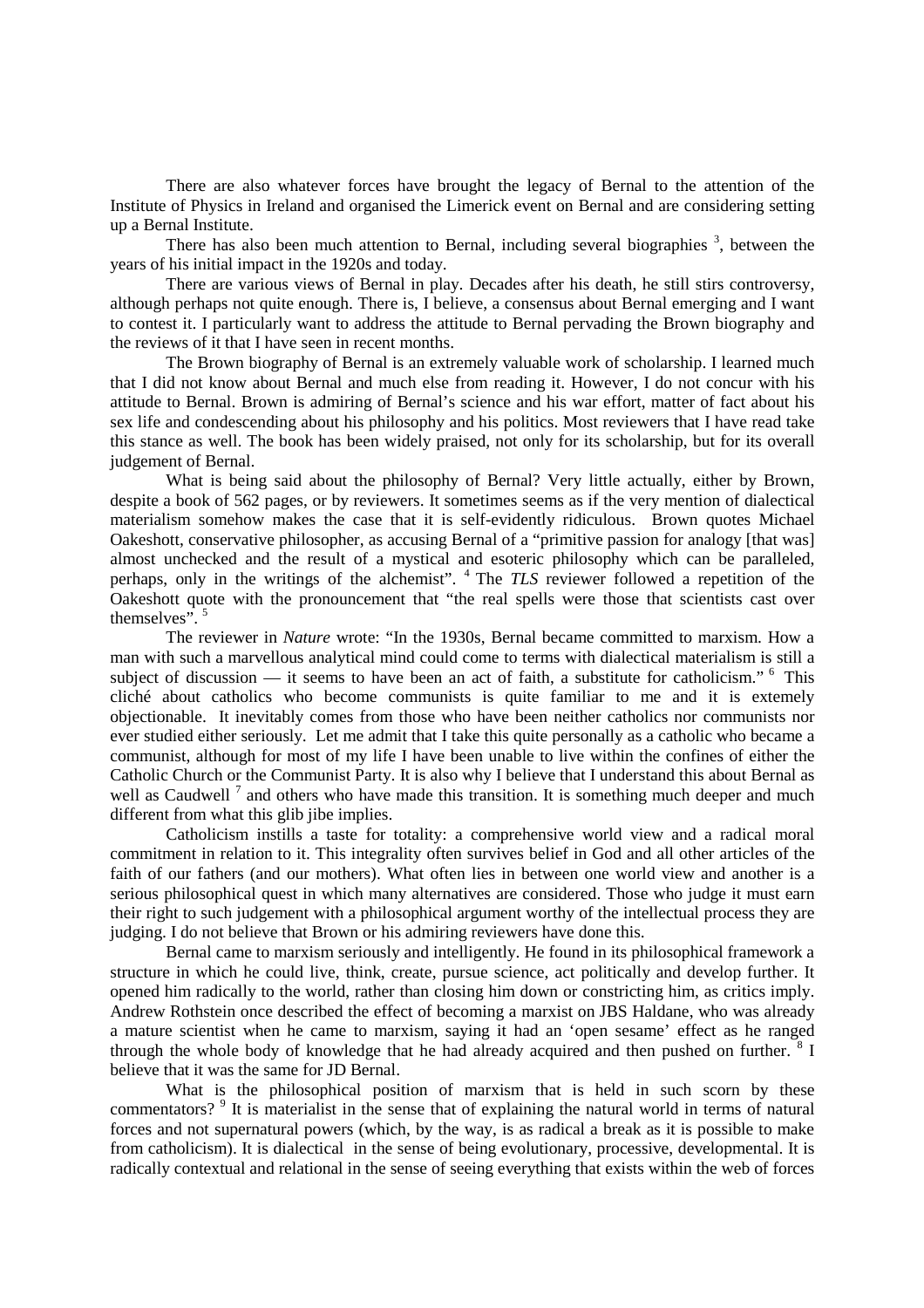in which it is embedded. It is empiricist without being positivist or reductionist. It is rationalist without being idealist. It is coherent and comprehensive while being empirically grounded. It needs constantly to be revised in light of the most advanced science, the most up-to-date knowledge, of its time.

 It is a way of seeing the world in terms of a complex pattern of interconnecting processes where others see only disconnected and static particulars. It reveals the way in which economic structures, political institutions, legal codes, moral norms, cultural trends, scientific theories, philosophical perspectives, even common sense, are all products of a pattern of historical development shaped by a mode of production.

 Bernal considered the Marxist philosophy of dialectical materialism to be the most suitable philosophy for science. His philosophy of science was in the tradition of Friedrich Engels. The important thing about Engels's concept of nature, Bernal argued, was that he saw it as a whole and as a historical process. In Bernal's opinion, if this philosophy of science had been more widely known in the scientific world, theories underlying relativity, quantum physics, biochemistry and genetics might have been discovered sooner and would be free from the idealistic confusions under which they were suffering.

 For Bernal, dialectical materialism was the most powerful intellectual current of the time. It provided the basis, not only for a revolutionary social movement, but also for the enhancement of science. It was a philosophy derived from science that brought order and perspective to science and illuminated the onward path of science. It was no substitute for science. It was no royal road to knowledge. Induction and proof remained what they were and the hard work still had to be done. It was not a dogma imposed on the findings of science from without, but a method of co-ordinating the experimental results of science and of pointing the way to new experiments, a method that had been developed in and through the development of science itself. Its role was to clarify and to unify the different branches of science in relation to one another and to other human activities and to suggest directions of thought that were likely to yield further results in the future**.**

 He saw dialectical materialism as a science of the sciences, a way of integrating the sciences, a way of contextualising science in deep socio-historical perspective. He saw marxist philosophy of science as a means of overcoming overspecialisation and achieving the unity of science.

 A resolute monist, Bernal saw the unity of science as grounded in the unity of the universe itself. He affirmed the unity of the universe, not in a hollowly reductionist way, but in a way that recognised the intricacy and complexity of matter that had evolved in such a way that new qualities emerged at higher levels of organisation. The origin of the new, however, had to be seen against the ongoing process, so as to avoid the two extremes in which the immediate apprehension of quality was made the basis of mystical speculation on the one hand or mechanically denied altogether on the other.

 Bernal saw science as a social activity, integrally tied to the whole spectrum of other social activities: economic, cultural, philosophical and political. His sense of history was sweeping and every particular was placed within an epochal grand narrative.<sup>11</sup>

 Bernal's book *The Social Function of Science* of 1939 quickly came to be regarded as a classic in this field. <sup>12</sup> Based on a detailed analysis of science, both under capitalism and under socialism, he argued that science could achieve its full potential only under socialism. According to Bernal, science was outgrowing capitalism, which had begun to generate a distrust of science that in its most extreme form turned into rebellion against scientific rationality itself. The cause of science was, for Bernal, inextricably intertwined with the cause of socialism. He saw science as holding the key to the future and the forces of socialism alone as gathering to turn it. Later he developed this historical analysis further in his multi-volume work *Science in History.* <sup>13</sup>

 He was extremely critical of alternative philosophies of science, both to positivism and to many from of anti-postivism. He was unsympathetic to tendencies to equate science with positivism, but even more so of tendencies that were so preoccupied with the critique of positivism as to undermine science. He thought of irrationalist and intuitionist currents as the backwaters and dead ends of human knowledge. He objected most to scientists, such as Jeans and Eddington, who were bringing irrationality into the structure of science itself and making what science did not know, rather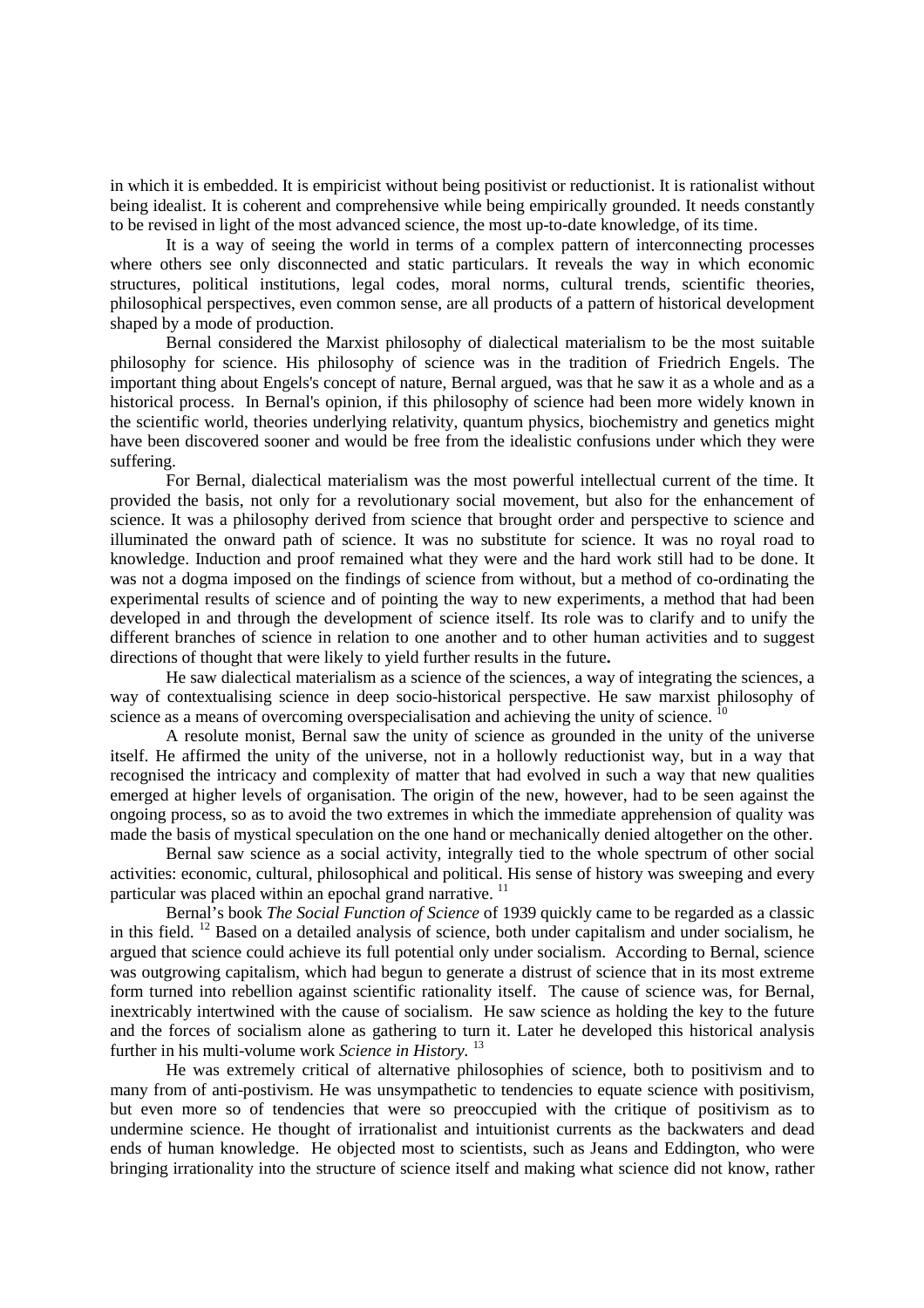than what it did know, the basis for affirmations about the nature of the universe. These trends have multiplied since his time. He would be polemicising against both neopositivism and postmodernism if he were alive today for the same reasons.

 Bernal was a leading force in a new movement for social responsibility in science that took a number of organisational forms, such as the Association of Scientific Workers and the Division for Social and International Relations of Science within the British Association. It had impact as well as opposition. The oppositional manifesto was John Baker's 'Counterblast to Bernalism' and its organisational form was the Society for Freedom in Science, which devoted itself to the defense of 'pure science' and the absence of any form of social control of science. Bernal believed that all science was inextricably enmeshed in social forces.

 Bernal functioned in terms of *Weltanschauung.* Science, philosophy and politics were all tightly bound together in his highly integrated mind. He took issue with those who believed that science could get along quite well without philosophy or politics and refused to see the unexamined philosophical and political assumptions masked by this stance.

 Anyone who claims to understand Bernal without understanding this integrality, particularly the relation of his philosophy and politics to his science, does not understand him.

 The reviewer of Brown's biography in *Science* observes: "Although agreeing that Bernal's science and communism were two sides of the same coin, the author continues to see the political side as 'counterfeit' and in the end fails to make Bernal's position understandable." <sup>14</sup>I agree.

 To understand Bernal is to understand the interconnections. Martin Bernal, who has turned out to be as controversial as his father and who also comes into my history of ideas lectures at DCU, dedicated his much acclaimed, much denounced book *Black Athena* to his father "who taught me that things fit together, interestingly". <sup>15</sup> As Alan Mackay has put it: "His picture of the world was a unified one and he fitted new facts into a changing whole."<sup>16</sup>

What is there in his politics and his philosophy to bring forth the scorn of contemporary commentators? What more appropriate philosophy is there for a natural scientist or anyone else? positivism? postmodernism? theism? As for politics, what sheds more light on the world that we inhabit? neoliberalism? neoconservatism? In the name of what are these commentators so superior in passing such judgments? What philosophical, what political, positions do they embrace? They do not say.

 There are other positions, even in ivy league academe. Interestingly Loren Graham of MIT, who has spent his whole professional life studying Soviet and post-Soviet science and philosophy of science has said of dialectical materialism: "This philosophy of science is actually quite a sensible one and corresponds to the implicit views of many working scientists all over the world" <sup>17</sup> Graham, who, incidentally, is not a marxist, goes on to show that this philosophy has had a lasting impact on Russian scientists, even after the demise of the Soviet state. <sup>18</sup>

 About the Soviet Union: this is an area where Bernal has come in for much criticism. Yes, I concede that he should have been more critical of the USSR. However, I think that it takes a lot more than repeating dominant media clichés or even reading books by Pipes or Conquest to constitute a basis for judging his position. <sup>19</sup>

 The USSR was a vast transformation in the history of the world. It was an attempt to expropriate the expropriators of the world, to bring enlightenment and equality where there was darkness and despair, to honour labour and to seize power from those who parasited upon labour, to create a society according to the principle "from each according to their ability, to each according to their needs". It brought about a massive shift in the balance of power in the world. It was a heroic undertaking. It was full of brilliant and honest thought and brave and generous activity.

 Bernal was part of this, as were his contemporaries Cornford, Caudwell, Guest, who bled to death on the fields of Spain, such was the intensity of their commitment to this vision. To understand Bernal it is essential to understand, even if it requires an immense imaginative leap, what it meant to be a communist, what it meant to have vision, a vision that was under attack, what it meant to take sides, what it meant to put your life on the line for the lives of others.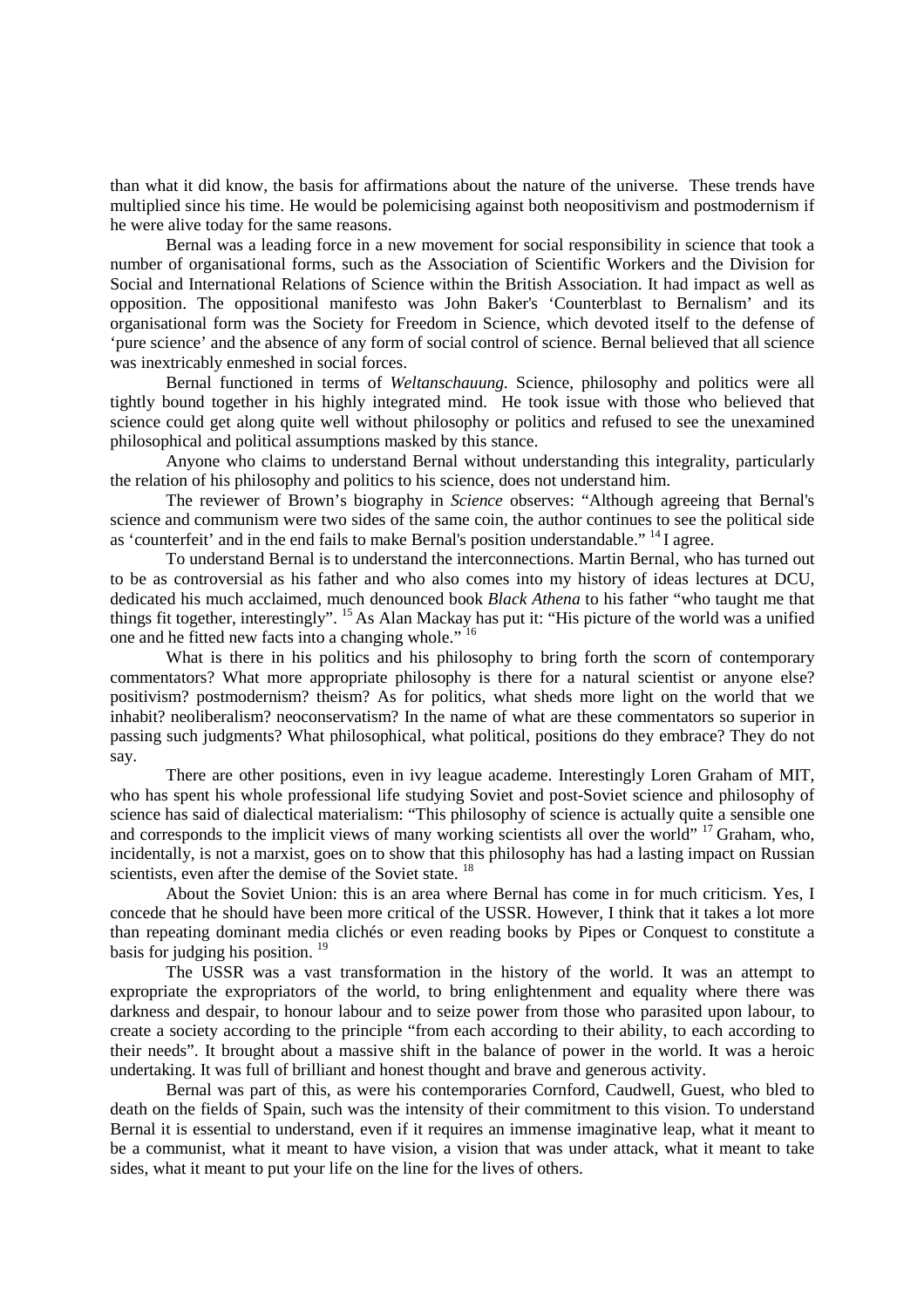To reduce the whole communist movement, this movement of Bernal, Haldane, Caudwell, Guest, Gramsci, Bukharin, and many others whose names have faded from social memory, to Stalin and Lysenko is grotesquely unfair. To reduce this whole brave and brilliant historical experiment in socialism, to its failures, its tragedies, its betrayals might be the orthodoxy of our time, but it is not the truth, not the whole truth.

 The marxist approach to science was seen by Bernal as still being in the process of being formulated. He thought that Marx, Engels, Lenin and Bukharin had only sketched the outlines of it and that it was being further developed particularly in the Soviet Union in a lively and sometimes violent process. He was aware of the main outlines of the Soviet debates and saw Soviet science as finding its philosophy in the very course of its revolutionary development. It was, he remarked, complicated at times by the fact that the older scientists were often hostile to new philosophical ideas, while the younger ones, who were most receptive, often lacked sufficient scientific knowledge. He knew of the clash between Vavilov and Lysenko, but did not seem to realise the gravity of what was taking place in this sphere, describing it as a difference in emphasis between hereditary and environmental factors, without articulating how these intellectual debates had become caught up in a complicated and deadly struggle for power.

 Bernal himself was firmly committed to the science of genetics and was conducting experiments aimed at discerning the molecular structure of the gene. He was, on the whole, extraordinarily impressed by Soviet science and philosophy of science, at times more so than the situation warranted, always giving the USSR the benefit of the doubt. When he had first visited the Soviet Union in 1931, he was struck by the overriding sense of purpose there and found the country 'grim but great'. As time went on, Bernal discovered things that must have disturbed him deeply, particularly things relating to the fate of scientific colleagues in the Soviet Union. He interceded in response to the arrests of physicists, but in the atmosphere of the cold war, he did not criticise the USSR in public.

 Lysenko is so often incanted, so little understood, so often cited against Bernal. There is nevertheless a vast literature on Lysenko and lysenkoism<sup>20</sup> situating it in its scientific and sociohistorical context and analysing its complexities. I have contributed to it myself and I cannot do justice to its complexity here, but I want to assert that it is not enough to say that Lysenko was a charlatan, who did bad science, and Bernal should have said so. There was a real debate about the relative influence of heredity versus environment. There were the pressing needs of soviet agriculture. There was real searching about what science should be under socialism. I understand his ambivalence, although I do believe that he could have brought his considerable intelligence to bear upon it in a clearer and better way than he did and he could have brought his not inconsiderable influence to bear to shorten its span.

 However, when it came to lysenkoism and stalinism, Bernal understood the many complexities and gave the benefit of whatever doubt he must have had to those he considered to be on the same side in an embattled world. That said, I still wonder. I especially wonder what he thought about the Moscow trials and the fate of Bukharin, who was such a crucial influence on him.<sup>21</sup>

 As did Bukharin, Bernal looked at science under capitalism and under socialism with great knowledge and breadth of vision. He believed that the frustration of science was an inescapable feature of the capitalist mode of production and that science could only achieve its full potential under a socialist social order. He saw science as breaking the bounds of capitalism, which could not had contain a relentless search for truth and therefore generated a distrust of science.

Aspects of this argument seem outdated now, while other aspects are as relevant as ever. Certainly he underestimated the how far the formidable system that is capitalism would come to incorporate science. It is no longer marginal or underfunded in the world we inhabit today. It is spectacularly otherwise. The linking of science with industry that he so strongly advocated has come to pass, but not in a way that he foresaw or would approve.

 Gary Werskey, in a recent paper with many mentions of Bernal, written for the recent workshop at Princeton<sup>22</sup>, quoted Pettijohn as saying that "Bernalism has triumphed with capitalism"<sup>23</sup>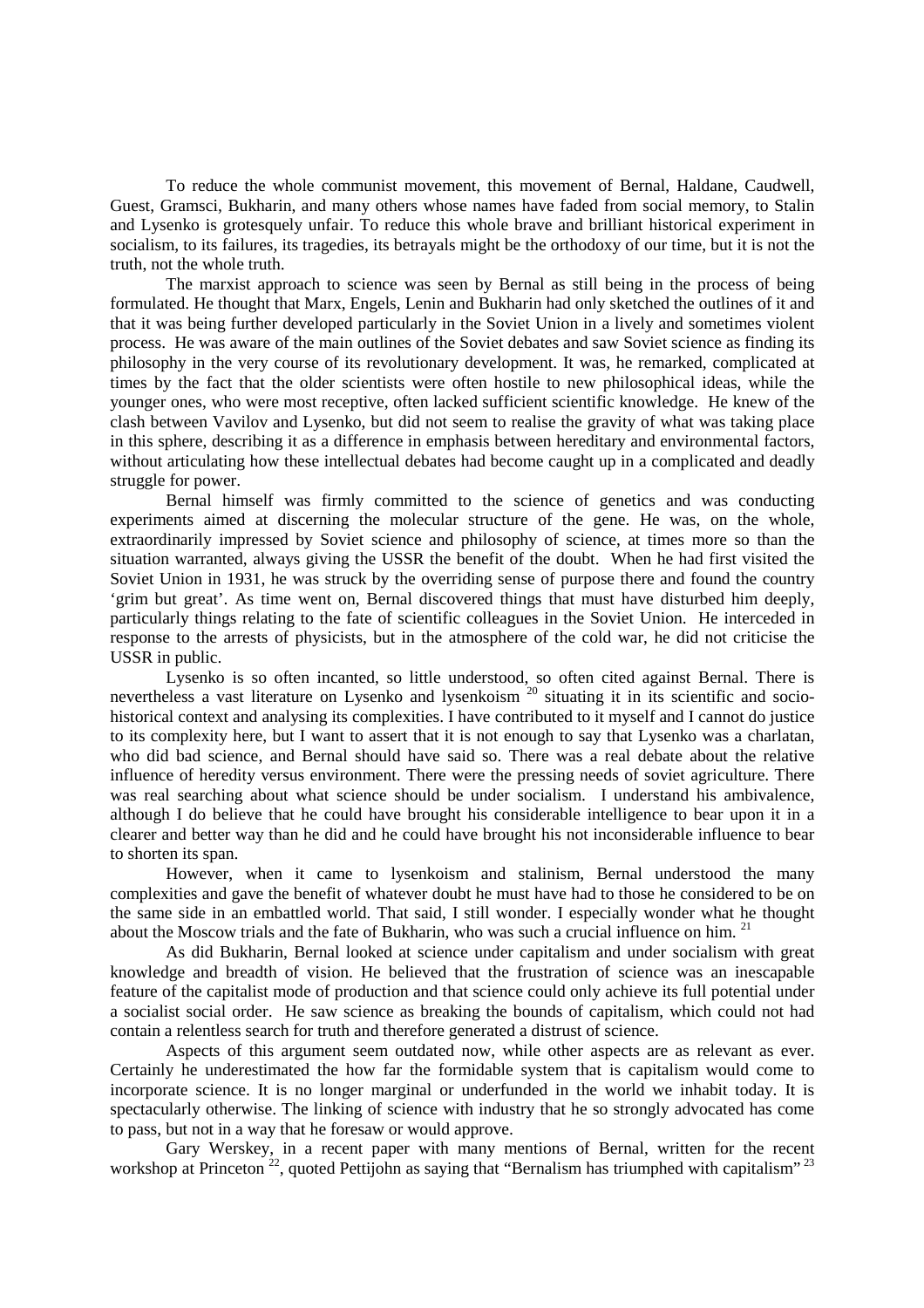and Ravetz as considering Bernal to be a tragic figure in the history of science  $^{24}$ . Werskey traced the incorporation of aspects of bernalism in a technocratic direction. He also highlighted the increasingly evident problems with the bernalist image of science as an inherently progressive force.

 These problems are intensifying in the current climate, I believe. Looked at in a certain light, science is flourishing under capitalism, but examined more closely, it is also being constricted and even corrupted. The commercialisation of science, as part of the overall commodification of knowledge, with the endorsement and inducement of the state, is overtaking science today, not least here in Ireland. Scientific research is increasingly being shaped by market norms, even when it is funded by the public sector. This is profoundly problematic. Many scientists, as far as I can see, are either letting this momentum roll over them or even enthusiastically jumping aboard. One Irish physicist involved in university administration recently recommended commercialisation of research on the basis that it offered fun, fame and fortune. The inducements are many. Nevertheless, there is some disquiet, even if there seems to be little critique or resistance. At the very least, the problems arising should be discussed and debated.

 We need contemporary scientists to take up the legacy of Bernal and his progressive contemporaries in examining the epistemological, ethical, social, political, cultural, economic dimensions of science and in challenging the prevailing orthodoxies and structures of power where necessary.

 Bernal, known for his intellectual generosity and for his moral-political commitment to the communality of knowledge, stood for a fundamentally different ethos of science than that of many scientists today obsessed with their patents, promotions, prizes and pay (pushing for pay right off the public sector salary scales). Remarking on the many changes wrought by the British research assessment exercise and the rising culture of intellectual property, confidentiality agreements, licences and litigation, Alan Mackay has observed: "The happy tea-time professional gossip of scientists has disappeared with fears that their patents may be compromised." <sup>25</sup>

 While scientists are making their careers, many of them more and more distanced from philosophical reflection or social commitment, many in the humanities are becoming increasingly alienated and even hostile to science and scientists, partly because of a struggle for status and funding in academic institutions, but also because of a mutual intellectual incomprehension. The gap between the two cultures, so alien to Bernal, often seems to be widening. I am glad to see such initiatives as the projected Bernal Institute based at University of Limerick and a new Centre for Science in Society based at Dublin City University coming into the breach.

 There is also increasing alienation and hostility to science in the wider society. There is distrust of the alliance of science and capital and a feeling of betrayal of the world's needs, as genes are patented and designer drugs for the syndromes of the rich take precedence over the diseases of the poor. Scientists need to address such apprehensions, both in scrutinising their own practice and in explaining themselves to the public.

 There is also much misinterpretation of science, new-age mystification of science and an irrationalist backlash against science in the wider culture and sometimes even in universities. Scientists should argue back against these tendencies instead of being oblivious of them. Bernal entered into polemics against such currents in his own time, as did his contemporaries, especially when scientists themselves were bringing irrationality into science, and their arguments against Jeans and Eddington are relevant today to *The Tao of Physics*  $^{26}$  and *What the bleep do we know?* <sup>27</sup> and the many manifestations of nonsense where sense should be.

I often thought of Bernal during the science wars of the 1990s.<sup>28</sup> I believed that the integral thinking that he and his contemporaries brought to bear on their times needed to be brought to bear on ours. I agreed with those who wanted to defend the cognitive capacity of science against epistemological irrationalism, mysticism, conventionalism, especially against anything goes postmodernism. I also agreed with those who insisted on a strong socio-historical account of science against a reassertion of scientism. A better grounding in what the marxist tradition has brought to bear on these issues would have illuminated the terrain.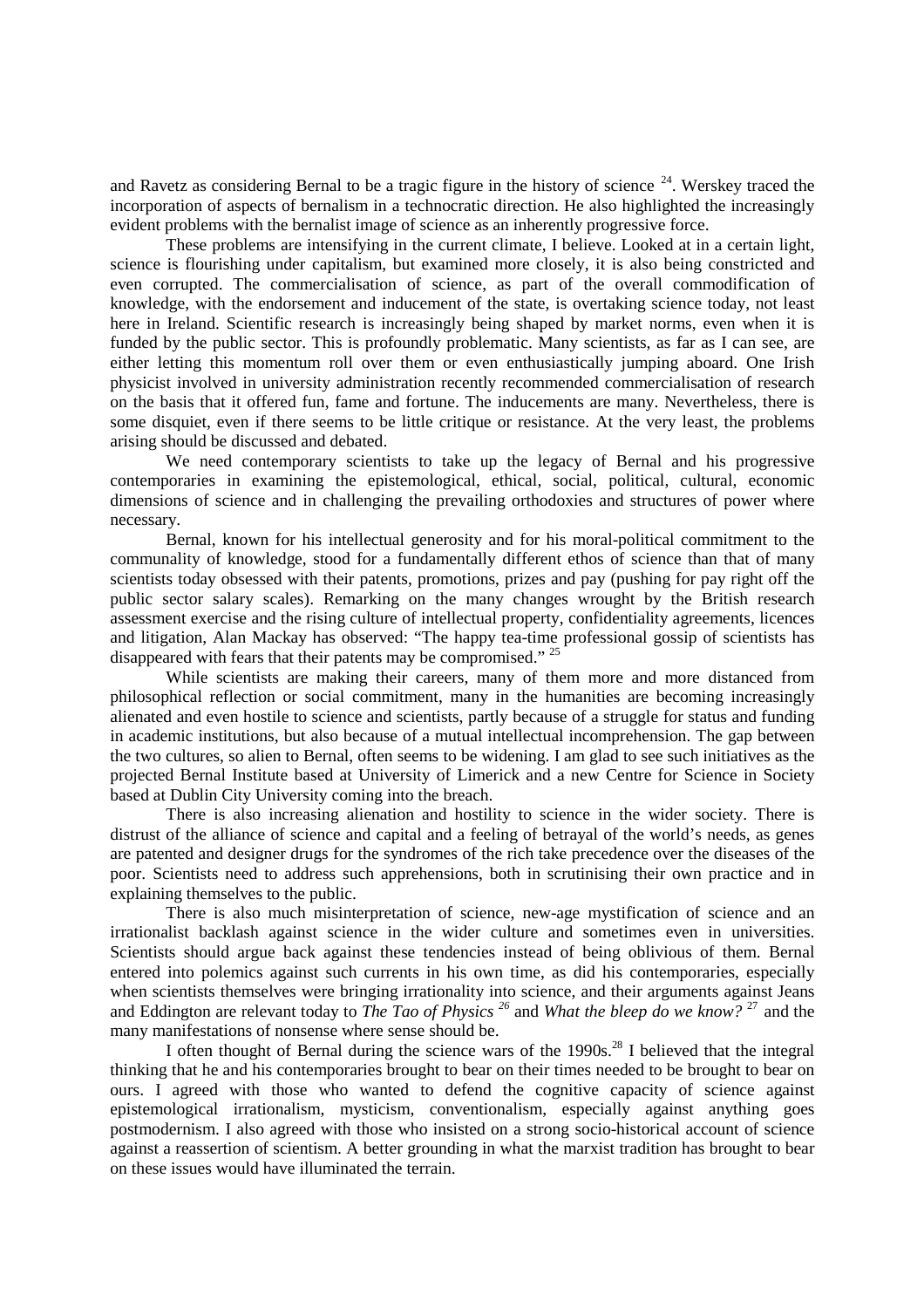Marxism has made the strongest claims of any intellectual tradition before or since about the socio-historical character of science, yet never doubted its cognitive achievements. The 1930s left believed that the left should take its stand with science. The 1960s left, my generation, was more suspicious of science, although I left a greater affinity with the old left than did many of my contemporaries of the new left. The younger generation of today is more suspicious still.

 In the tradition of Bernal, the left took its stand with science. I do not believe that the debunking of science in terms of its cognitive capacity or its social potential is an appropriate activity for the left. It is neither epistemologically sound nor politically progressive. The left should take its stand with science, a critically reconstructed, socially responsible science, but with all the higher possibilities of science. It should engage in a radical critique of the incorporation of science to global capital. It should open a path to the progressive potentialities of science.

 Science and science studies are thriving today in many ways, but they are lacking in philosophical vision and social commitment. There is much funding, many metrics, all sorts of empirical studies. However, many studies are narrow and shallow and driven by market demand and fast-track careerism rather than search for truth and public interest. Even many social studies of science, including some associated with the strong programme  $\frac{23}{2}$ , are too weak in conceptualisation and too random in contextualisation.

 Science studies have become too small, too introverted. It exponents esoterically cite themselves and each other and fail to look wider. I picked up a science studies reader  $30$  recently and could not imagine why anyone would want to read it. It seemed obsessed with mini-debates of microtendencies. There was only weak evidence of relevant intellectual history and thin social context. There are no references to Bernal, Haldane, Caudwell, Bukharin, Hessen, Levins, Lewontin, Wartofsky, Hörz and only trivial ones to Marx and Engels.

 Nevertheless, marxism has been a formative force in science studies, particularly through the work of Bernal, and it is a continuing influence, but it is not often acknowledged. It is sometimes "the philosophy that dare not speak its name."<sup>31</sup> Since the rise of the new right in the west and the collapse of socialist experiments in the east, marxism has become heresy again. Moreover, many of its premises have come to be so accepted that it seems no longer necessary or opportune to say from where they have come. It is not only dare not or need not, but know not. Many younger academics have only a weak knowledge of the history of their disciplines or the history of much else. They do not know that many of their premises come from marxism. There are a number of books in science studies today do not even mention Bernal or Haldane or Bukharin or Hessen, but assume premises for which they argued, although it is sometimes in a confused or enfeebled form.

 Marxism lives on, but in circuitous and complex ways, sometimes in strong, brilliant, defiant ways, but sometimes too in weak, confused and debased ways. It is often marxism lite as an element of intellectual history lite to be raided for random insights for theory lite. Sociology of knowledge must be brought to bear upon trends in sociology of knowledge, including sociology of knowledge lite.

 However, the overriding point for me is that marxism still makes more sense of science and all else than anything else I see around me. It has come down in the world, but it is still there and still needed.

 So where have all the marxists gone? Some of us are still of us are there, struggling on, sadder but wiser. I only wish there were as many as David Horowitz seems to think.<sup>32</sup> Others are still there, but quieter. It does not come screaming off their cvs or web profiles as it does on mine, but it informs their work in many ways. Others are quasi-marxists or post-marxists. They have become discouraged by defeat or decentred by postmodernism. It was one thing when the wind was at their back, but they have been swept off their feet by crosswinds they could not withstand. Then there are the ex-marxists. Some of them go witch-hunting and draw up lists. Horowitz and other neoconservatives are doing their best to stir up fear and resentment and to clear out whatever marxists and fellow travellers are left in US universities.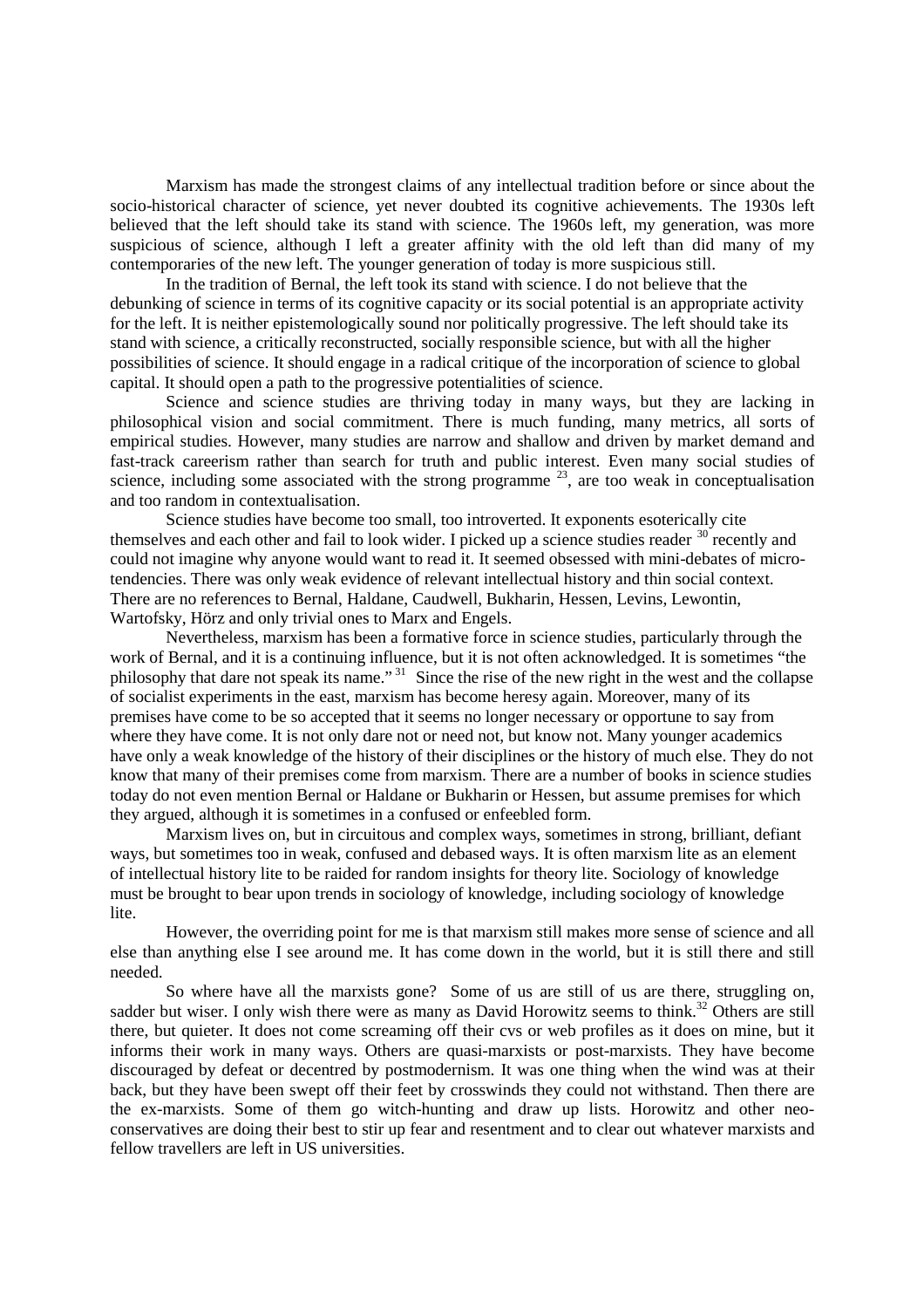Universities are being harnessed to operate by market norms and survival of the fittest in commercial competition is outstripping all other forms of validation, particularly truth criteria, theoretical depth and breadth, moral responsibility, political engagement. There are powerful pressures disincentivising, eroding, marginalising critical thinking, creative thinking, systemic thinking, especially systemic thinking. There has never been such a totalising systematising force as contemporary global capitalism and yet never has there been such inhibition of totalising systemic thinking. This is a great paradox of our times.

 The centralising market decentres the psyche. It organises consumption, but disorganises community. It can meet the demands of some for luxury homes, suvs and tivos, while it does not meet the most basic needs of others. Millions live in shacks made of rubbish without electricity or running water or basic health care. The market cannot meet the need for meaning or community for anyone. There is a seeking of truth, a striving for justice, that the system cannot fully repress. In this I place my hope in a revival of the kind of totalising thinking and collective acting that marxism has nurtured through the decades. Science is crucial to this.

 The core of the legacy of Bernal, what is most relevant for our times, is the thrust to totalising and synthesising thinking. The qualities embodied by JD Bernal are precisely those missing in our universities and in our world today: synthesising vision and communal commitment. His enduring bequest is his vision of science as inextricably tied to philosophy and to politics. Such integrality is lacking in many contemporary debates on science and its relationship to philosophical assumptions and social structures.

 It is important that the real and controversial contribution of Bernal be assessed by scientists today. Even today, he has much more to offer than a sense of Irish pride in a local lad who strode the world stage. The point is what he said and did while striding there and what we might learn from it even today.

So, in conclusion, it is not despite the fact that he was "as red as the flames of hell"  $^{33}$ , but because of it, that I think that we should honour him today.

## Notes:

- [1] Brown A 2005 *J D Bernal: The Sage of Science* (Oxford University Press)
- [2] Bukharin N et al 1931, 1971 *Science at the Crossroads* (Frank Cass & Co)
- [3] Goldsmith M 1980 *Sage: A Life of JD Bernal* (Hutchinson) Swann B and Aprahamian F (ed) 1999 *JD Bernal: A Life in Science and Politics* (Verso) Werskey PG 1978 *Visible College* (Allen Lane)
- [4] Brown 2005 p114
- [5] Coker C 2006 Solly Zuckerman and JD Bernal *Times Literary Supplement* 8 February 2006
- [6] Holmes K 2006 The life of a sage *Nature* 440, 149-150 9 March 2006
- [7} Christopher Caudwell was a British marxist who died in the Spanish civil war.
- His books, including *The Crisis in Physics* 1939, were published posthumously.
- [8] Rothstein A 1939 Vindicating Marxism *Modern Quarterly* 3, 1939 p290
- [9] Sheehan H 1985, 1993 *Marxism and the Philosophy of Science: A Critical History* (Humanities Press)

[10] Bernal JD 1937 Dialectical Materialism and Modern Science *Science and Society* vol2 no1Winter 1937

- 1935 *Engels and Science* (Labour Monthly series no8)
- 1934 *Aspects of Dialectical Materialism* (Watts & Co)
- 1949 *The Freedom of Necessity* (Routledge)
- 1952 *Marx and Science* (Marxism Today series no9)
- [12] Bernal JD 1939 *The Social Function of Science* (Routledge)
- [13] Bernal JD 1954, 1957, 1969 *Science in History* (4 volumes) (Penguin)
- [14] de Charadevian S 2006 *Science* vol 312, no 5775 May 2006
- [15] Bernal M 1987 *Black Athena* (Rutgers University Press)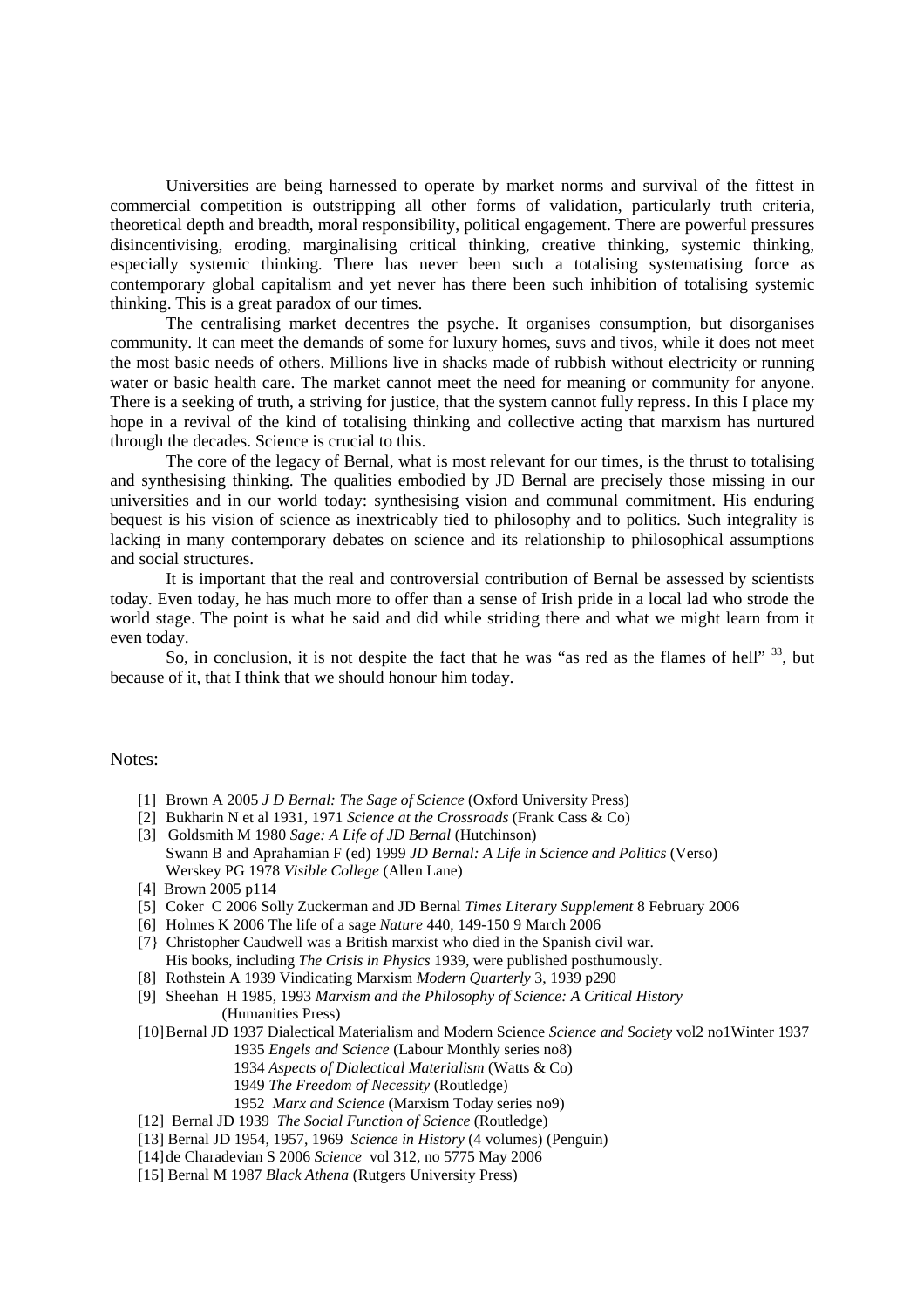[16] Mackay A 2003 J D Bernal (1901–1971) in perspective *J Biosci* vol 28, no 5, September 2003

[17] Graham L 1998 *What Have We Learned About Science and Technology from the Russian Experience?*  (Stanford University Press) p14

[19] Richard Pipes and Robert Conquest are authors of many books about the USSR from a relentlessly hostile point of view.

[20] Graham L 1993 *Science in Russia and the Soviet Union* (Cambridge University Press) Joravsky D 1970 *The Lysenko Affair* (University of Chicago Press) Lecourt D 1977 *Proletarian Science?: The Case of Lysenko* ( Humanities Press) Medvedev Z 1969 *The Rise and Fall of TD Lysenko*  Sheehan H 1993 *Marxism and the Philosophy of Science: A Critical History*

 Lewontin R and Levins R 1976 The Problem of Lysenkoism *The Radicalisation of Science*  (ed Rose and Rose)

Young R 1978 Getting Started on Lysenkoism *Radical Science Journal* 6/7

[21] Bukharin was a particularly strong influence on Bernal. Nikolai Ivanovich Bukharin (188-1938) was the youngest, most intellectual, most sensitive, most sparkling of the original bolshevik leaders. He was a leading theoretian and politician of the USSR. He is the personification of a path not taken. He was a member of the politbureau and central committee of the Communist Party of the Soviet Union, editor of *Pravda*, head of the Communist International. In the struggle for power that took place in the late 1920s, he was a potential successor to Lenin, but was overtaken by Stalin. He was first sidelined and then arrested, tried and executed. It came to light during the Gorbachev period that Bukharin wrote four book length manuscripts while in prison. One dealing with philosophy and science was published in English in 2005 as *Philosophical Arabesques*. See introduction Sheehan H 2005 "A voice from the dead" (Monthly Review Press).

[22] Werskey G 2006 The Radical Critique of Capitalist Science: A History in Three Movements draft background paper for Princeton University workshop on Geopolitics, Marxism and 75 Years of Science Studies 31 March 2006

[23] Petijohn P 1998 Needham, Anglo-French Civilities and Ecumenical Science *Situating the History of Science* (ed Habib S and Dhruv R) (New Delhi: Oxford University Press) p195, cited by Werskey, ibid p30 [24] Ravetz JR 1990 The Marxist Vision of JD Bernal The *Merger of Truth with Science: Essays in Critical Science* (Cassell) p165, cited by Werskey, op cit

[25] Mackay, op cit

[26] Capra F 1975, 2000 *The Tao of Physics: An Exploration of the Parallels Between Modern Physics and Eastern Mysticism* (Shambhala)

[27] Arntz W and Chasse B 2004 *What the bleep do we know?* (Sacred Science) film and dvd

[28] Gross P and Levitt N 1994 *Higher Superstition* (Johns Hopkins University Press) Gross P, Levitt N and Lewis M (ed) 1997 *The Flight from Science and Reason* (Johns Hopkins University Press)

Ross A 1996 (ed) *Science Wars* (Duke University Press)

 Sokal A 1996 Transgressing the Boundaries: Toward a Transformative Hermeneutics of Quantum Gravity *Social Text* 46/47 Spring/Summer 1996, p217-252

 Gillott J and Kumar M 1998 *Science and the Retreat from Reason* (Monthly Review Press) Sokal A and Bricmont J 1999 *Intellectual Impostures: Postmodern philosophers' abuse of science*  (Profile)

 Sheehan H 2001 The drama of the science wars: what is the plot? *Public Understanding of Science* April 2001

[29] The strong programme in the sociology of knowledge is associated with science studies at University of Edinburgh, in particular with the work of Barry Barnes, David Bloor and Donald MacKenzie

[30] Biagioli M (ed) 1999 *The Science Studies Reader* (Routledge)

[31] Colin Sparks used this phrase referring to marxism in the context of cultural studies at a conference of International Association for Mass Comminication Research in Dublin in 1993.

[32] Horowitz D 2006 *The Professors: The 101 Most Dangerous Academics in America* (Regnery)

[33] In 1939 when John Anderson, minister for civilian defence, was questioned about his recruitment of Bernal as a free ranging consultant, he replied: "Even if he is as red as the flames of hell, I want him." cited by Brown, op cit, p135

<sup>[18]</sup> ibid p 1-31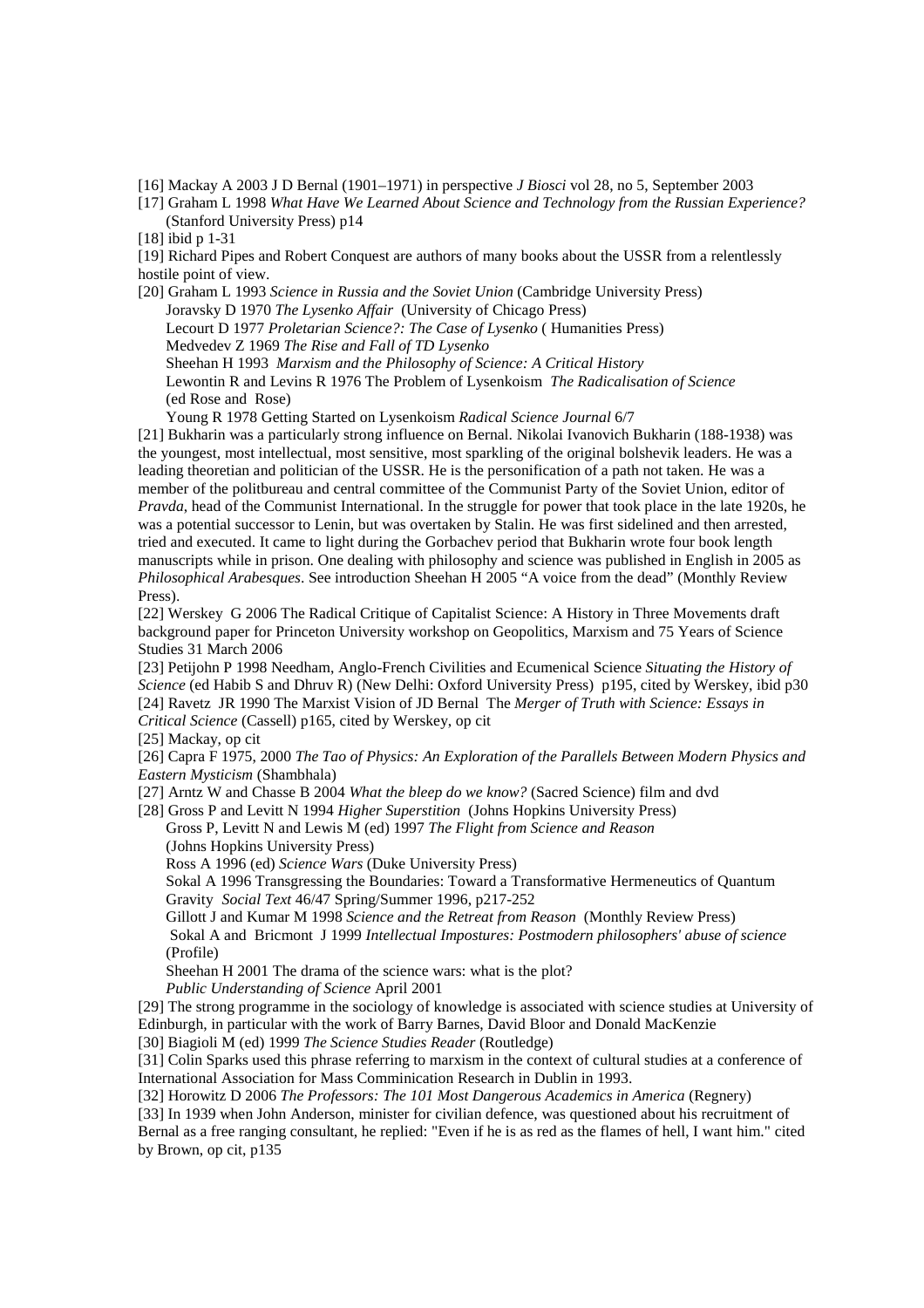

Marx Engels Forum in Berlin 2006 (photo by H Sheehan)